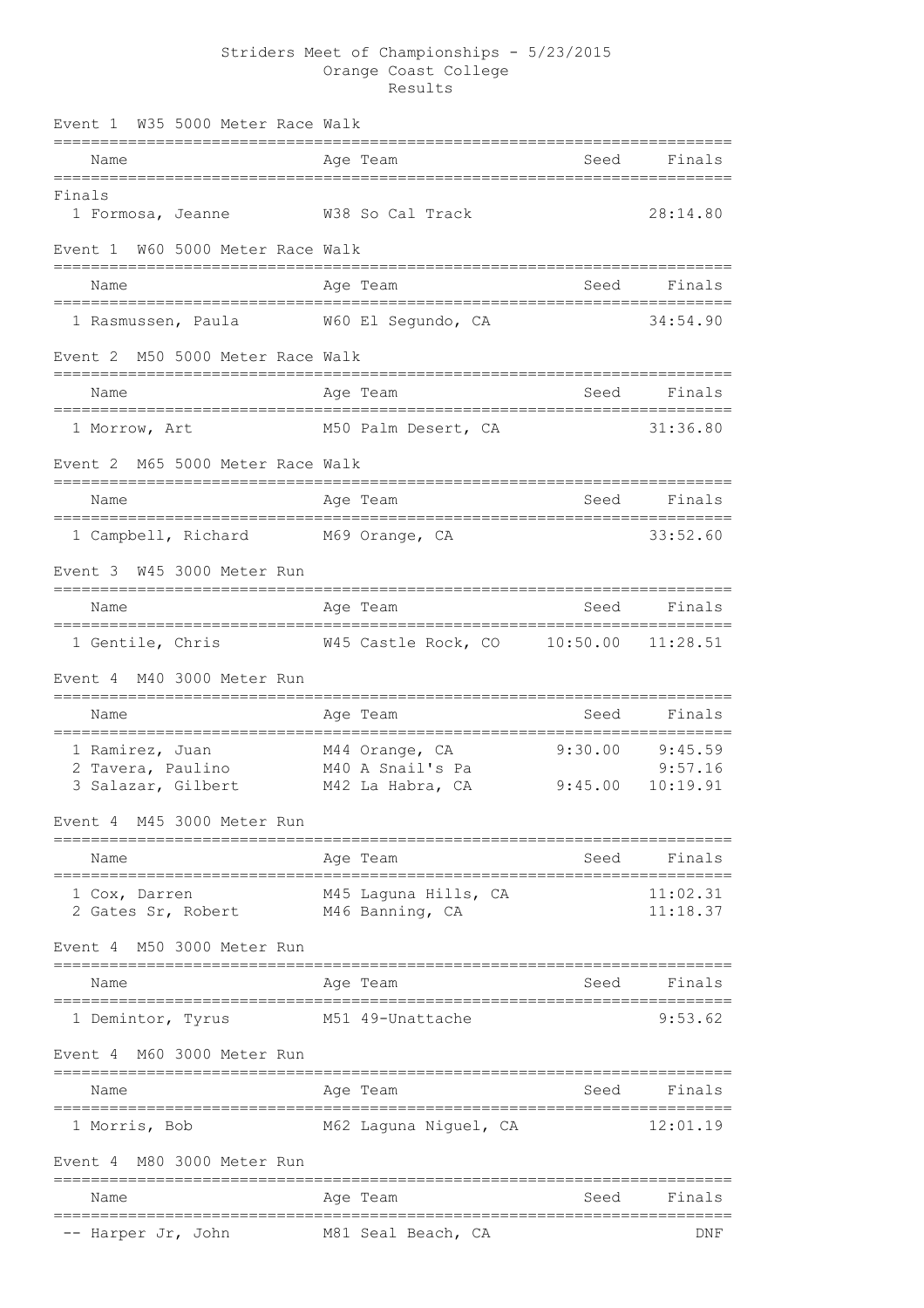| M85 3000 Meter Run<br>Event 4                                               |                                              |                   |                                |        |
|-----------------------------------------------------------------------------|----------------------------------------------|-------------------|--------------------------------|--------|
| Name                                                                        | Age Team                                     | Seed              | Finals                         |        |
| 1 Linde, Gunnar                                                             | M86 Venice, CA                               | 17.10             | 15:42.05                       |        |
| Event 5 W50 80 Short Hurdles                                                |                                              |                   |                                |        |
| Name                                                                        | Age Team                                     | Seed              | Finals                         | Wind   |
| 1 Palmer, Liz                                                               | W54 Playa Vista, CA 13.40                    |                   | $13.60 - 0.6$                  |        |
| W55 80 Short Hurdles<br>Event 5                                             |                                              |                   |                                |        |
| Name                                                                        | Age Team                                     | Seed              | Finals                         | Wind   |
| 1 Baron, C                                                                  | W56 49-Unattache                             |                   | $17.70 - 0.6$                  |        |
| W60 80 Short Hurdles<br>Event 5                                             |                                              |                   |                                |        |
| Name                                                                        | Age Team                                     | Seed              | Finals                         | Wind   |
| 1 Hanscom, Rita 61 W61 San Diego, CA                                        |                                              |                   | $14.50 - 0.6$                  |        |
| M70 80 Short Hurdles<br>Event 6                                             |                                              |                   |                                |        |
| Name                                                                        | Age Team                                     | Seed              | Finals Wind                    |        |
| -- Rowan, Terry                                                             | M74 Santa Rosa, CA                           |                   | DNF                            | NWI    |
| M60 100 Short Hurdles<br>Event 8                                            |                                              |                   |                                |        |
| Name                                                                        | Age Team                                     | Seed              | Finals                         | Wind   |
| 1 Wilson Sr, Thaddeus M64 Oxnard, CA<br>2 McLawhorn, David M60 Temecula, CA |                                              | 14.98<br>20.96    | $15.66 - 0.1$<br>$20.66 - 0.1$ |        |
| W40 400 Meter Dash<br>Event 10<br>=============                             |                                              |                   |                                |        |
| Name                                                                        | Age Team                                     | Seed<br>:======== | Finals                         | H#     |
| 1 Daniels, Goldie aka LaTr W42 Los Angeles, CA<br>2 Quek, Grace             | W43 Los Angeles, CA 1:11.10                  | 1:07.00           | 1:06.54<br>1:16.61             | 2<br>2 |
| W45 400 Meter Dash<br>Event 10<br>==================================        |                                              |                   |                                |        |
| Name<br>================================                                    | Age Team<br>-------------------------------- | Seed              | Finals                         | H#     |
| 1 Edgerly, Grace                                                            | W48 Culver City, CA                          | 1:12.00           | 1:11.58                        | 2      |
| W50 400 Meter Dash<br>Event 10                                              | __________                                   |                   |                                |        |
| Name                                                                        | Age Team                                     | Seed              | Finals                         |        |
| -- Nowakowski, Amanda     W50 Calabasas, CA                                 |                                              | 1:05.49           | DNF                            |        |
| W55 400 Meter Dash<br>Event 10                                              |                                              |                   |                                |        |
| Name                                                                        | Age Team                                     | Seed              | Finals                         |        |
| 1 Welch-Turner, Rochelle W56 Los Angeles, CA                                |                                              |                   | 1:22.39                        |        |
| W65 400 Meter Dash<br>Event 10                                              |                                              |                   |                                |        |
| Name                                                                        | Age Team                                     | Seed              | Finals                         |        |
| 1 Schaefer, Betty<br>2 Braxton, Freddie                                     | W65 Buckeye, AZ<br>W65 Los Angeles, CA       | 1:23.68           | 1:22.88<br>1:45.34             |        |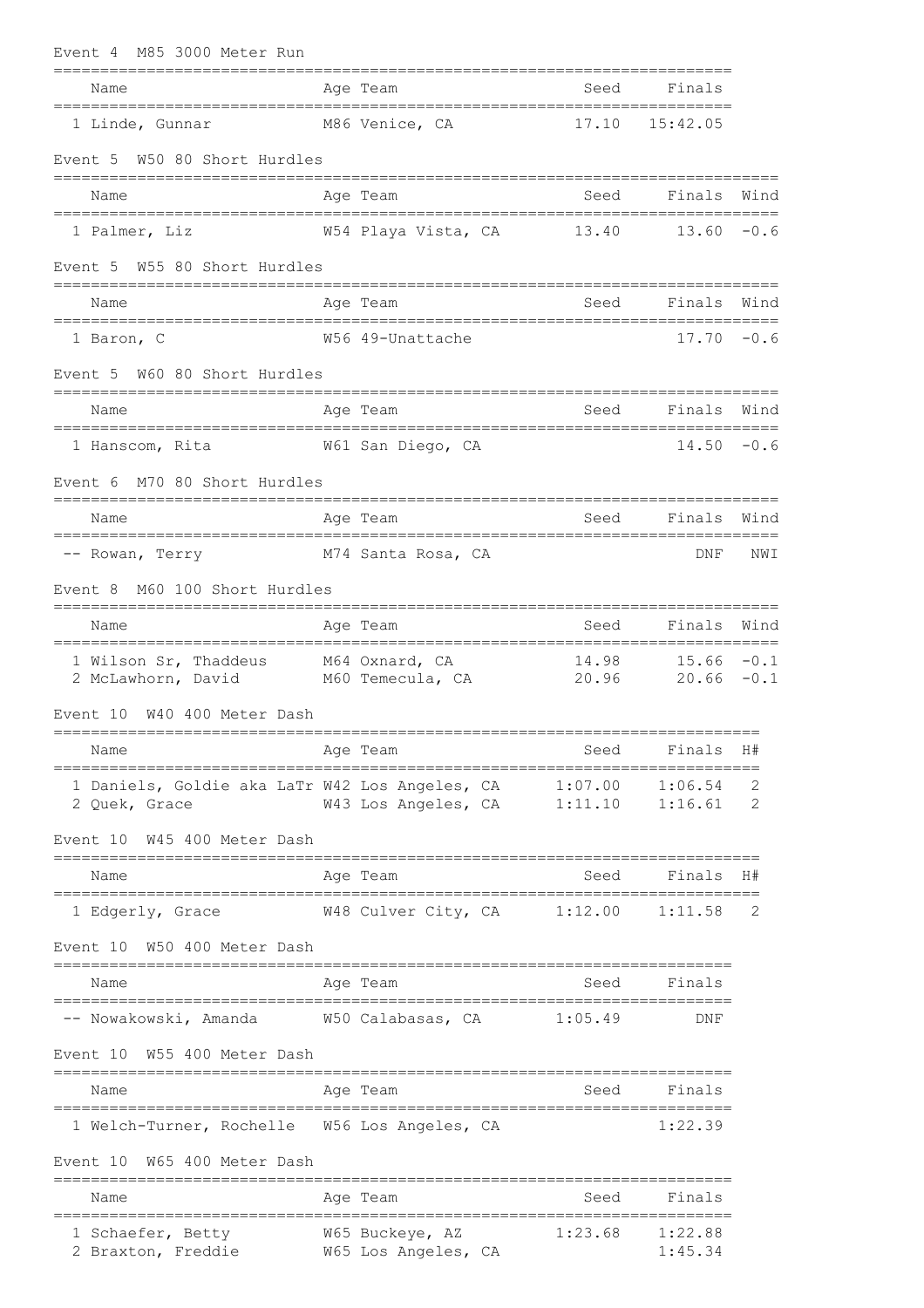| M30 400 Meter Dash<br>Event 11                                   |                                                        |                                     |                               |                |
|------------------------------------------------------------------|--------------------------------------------------------|-------------------------------------|-------------------------------|----------------|
| Name                                                             | Age Team                                               | Seed<br>=========================== | Finals                        | H#             |
| 1 Jones Jr, Stirley<br>2 Dudley, Keith                           | M30 San Clemente, CA<br>M31 Oxnard, CA                 | 48.38<br>53.39                      | 50.51<br>53.42                | 3<br>3         |
| M35 400 Meter Dash<br>Event 11                                   |                                                        |                                     |                               |                |
| Name                                                             | Age Team                                               | Seed                                | Finals                        | H#             |
| 1 Chambers, Keith M36 Laguna Niguel, CA 52.80                    |                                                        |                                     | 54.56                         | 3              |
| Event 11<br>M40 400 Meter Dash                                   |                                                        |                                     |                               |                |
| Name                                                             | Age Team                                               | Seed                                | Finals                        | H#             |
| 1 Franco Sr, MarcoAntonio M44 Harbor City, CA                    |                                                        | 56.00                               | 57.22                         | 3              |
| M45 400 Meter Dash<br>Event 11                                   |                                                        |                                     |                               |                |
| Name                                                             | Age Team                                               | Seed                                | Finals                        | H#             |
| 1 Gore, Brian<br>2 Coleman, BaoKim M47 Burbank, CA               | M47 49-Unattache                                       |                                     | 58.72<br>1:02.21              | 3<br>3         |
| M50 400 Meter Dash<br>Event 11                                   |                                                        |                                     |                               |                |
| Name<br>-------------------------------------                    | Age Team<br>__________________________________         | Seed                                | Finals                        | H#             |
| 1 Dietz, Mike<br>2 Forte, Jonathan M50 Lake Elsinore, CA 1:09.00 | M51 Laguna Niguel, CA                                  |                                     | 1:02.09<br>1:07.29            | 2<br>2         |
| M55 400 Meter Dash<br>Event 11                                   |                                                        |                                     |                               |                |
| Name                                                             | Age Team                                               | Seed                                | Finals                        | H#             |
| 1 Chinn, James                                                   | M56 Del Mar, CA                                        |                                     | 57.20                         | $\overline{2}$ |
| Event 11 M60 400 Meter Dash                                      |                                                        |                                     |                               |                |
| Name                                                             | Age Team                                               | Seed                                | Finals                        |                |
| 1 Kloch, Stephen<br>2 Nelson, David                              | M63 Thousand Oaks, CA 1:05.00<br>M61 Vista, CA         | 1:03.00                             | 1:06.56<br>1:07.11            |                |
| M65 400 Meter Dash<br>Event 11                                   | =======                                                |                                     |                               |                |
| Name                                                             | Age Team                                               | Seed                                | Finals                        |                |
| 1 Washington, Michael                                            | M67 Los Angeles, CA                                    |                                     | 1:13.98                       |                |
| Event 12 W30 1500 Meter Run                                      |                                                        |                                     |                               |                |
| Name<br>----------------                                         | Age Team                                               | Seed                                | Finals                        |                |
| 1 Mason, Kate                                                    | W31 Irvine, CA                                         |                                     | 5:20.50                       |                |
| M40 1500 Meter Run<br>Event 13                                   |                                                        |                                     |                               |                |
| Name                                                             | Age Team                                               | Seed                                | Finals                        |                |
| 1 Ramirez, Juan<br>2<br>Tavera, Paulino<br>3 Salazar, Gilbert    | M44 Orange, CA<br>M40 A Snail's Pa<br>M42 La Habra, CA | 4:30.00<br>4:30.00                  | 4:36.47<br>4:40.14<br>4:51.90 |                |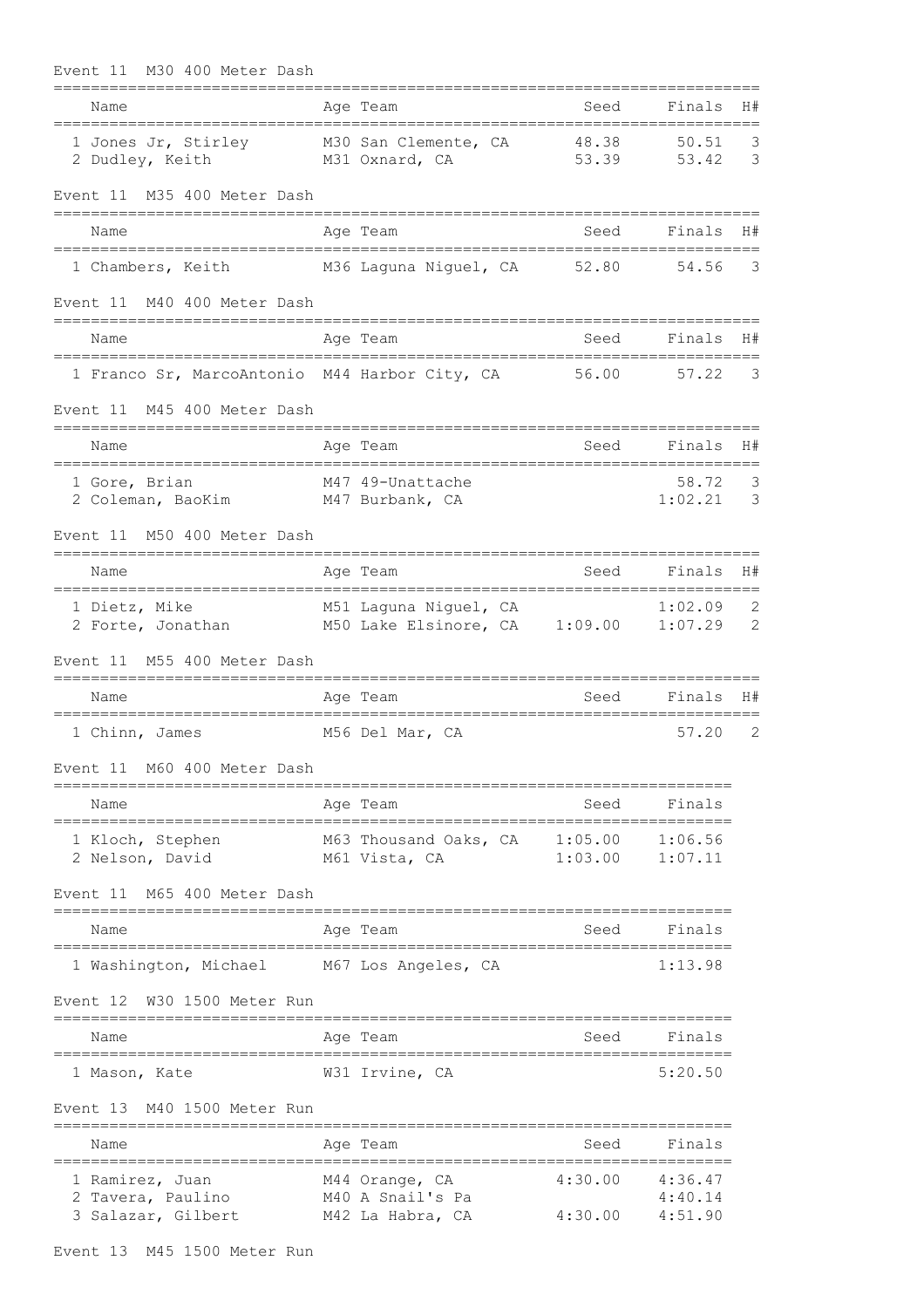| Finals<br>Age Team<br>Seed                                                                                                                                          | Name                                                          |
|---------------------------------------------------------------------------------------------------------------------------------------------------------------------|---------------------------------------------------------------|
| 1 Underwood, Matthew M48 Yucaipa, CA 4:45.00 4:40.12<br>M45 Laguna Hills, CA and 4:51.96                                                                            | 2 Cox, Darren                                                 |
|                                                                                                                                                                     | Event 13 M55 1500 Meter Run                                   |
| Finals<br>Age Team<br>Seed                                                                                                                                          | Name                                                          |
| 5:13.98<br>M58 Hermosa Beach, CA                                                                                                                                    | 1 Nivens, Denny                                               |
|                                                                                                                                                                     | Event 13 M60 1500 Meter Run                                   |
| Age Team<br>Seed<br>Finals                                                                                                                                          | Name                                                          |
| M63 Corona, CA<br>6:50.55                                                                                                                                           | 1 Siddons, Alan                                               |
|                                                                                                                                                                     | Event 13 M75 1500 Meter Run                                   |
| Finals<br>Age Team<br>Seed                                                                                                                                          | Name                                                          |
| -----------------------------------<br>M76 Santa Ana, CA 7:30.00 7:16.84                                                                                            | =====================================<br>1 Barkman, Jon       |
|                                                                                                                                                                     | W30 100 Meter Dash<br>Event 14                                |
| ----------<br><b>Seed</b><br>Finals Wind H#<br>Age Team                                                                                                             | Name                                                          |
| ===========================<br>W32 SC Striders<br>$14.63 - 1.6$ 2                                                                                                   | 1 Varela, Erica                                               |
|                                                                                                                                                                     | Event 14 W40 100 Meter Dash                                   |
| Finals<br>Wind H#<br>Age Team<br>Seed                                                                                                                               | Name                                                          |
|                                                                                                                                                                     | _____________________________________                         |
|                                                                                                                                                                     | W45 100 Meter Dash<br>Event 14                                |
| Finals<br>Wind H#<br>Seed<br>Age Team                                                                                                                               | Name                                                          |
| 13.70<br>$14.78 - 1.6$ 2<br>W48 Newport Beach, CA                                                                                                                   | 1 Barney, Colleen                                             |
| -----------------                                                                                                                                                   | W50 100 Meter Dash<br>Event 14                                |
| Finals<br>Wind H#<br>Age Team<br>Seed                                                                                                                               | Name                                                          |
| $\overline{\phantom{0}}^2$<br>$14.19 - 1.6$<br>W54 Playa Vista, CA<br>13.70<br>$14.61 - 1.6$ 2<br>W52 San Diego, CA<br>13.80<br>$16.21 - 1.6$ 2<br>W50 49-Unattache | 1 Palmer, Liz<br>2 Black, Jai<br>3 Baron, Cadence             |
|                                                                                                                                                                     | W60 100 Meter Dash<br>Event 14                                |
| Age Team<br>Finals<br>Wind<br>Seed                                                                                                                                  | Name                                                          |
| =========<br>$16.00 - 3.1$<br>W61 San Diego, CA<br>15.43<br>W62 Northridge, CA<br>$16.70 - 3.1$                                                                     | 1 Hanscom, Rita<br>2 Cohn, Linda                              |
|                                                                                                                                                                     | W65 100 Meter Dash<br>Event 14                                |
| Finals<br>Wind<br>Seed<br>Age Team<br>---------------------------                                                                                                   | Name<br>================================                      |
| $15.90 - 3.1$<br>W65 Anaheim, CA<br>W65 Buckeye, AZ<br>17.50<br>$17.90 - 3.1$<br>W65 Los Angeles, CA<br>$21.30 -3.1$                                                | 1 Matthews, Brenda<br>2 Schaefer, Betty<br>3 Braxton, Freddie |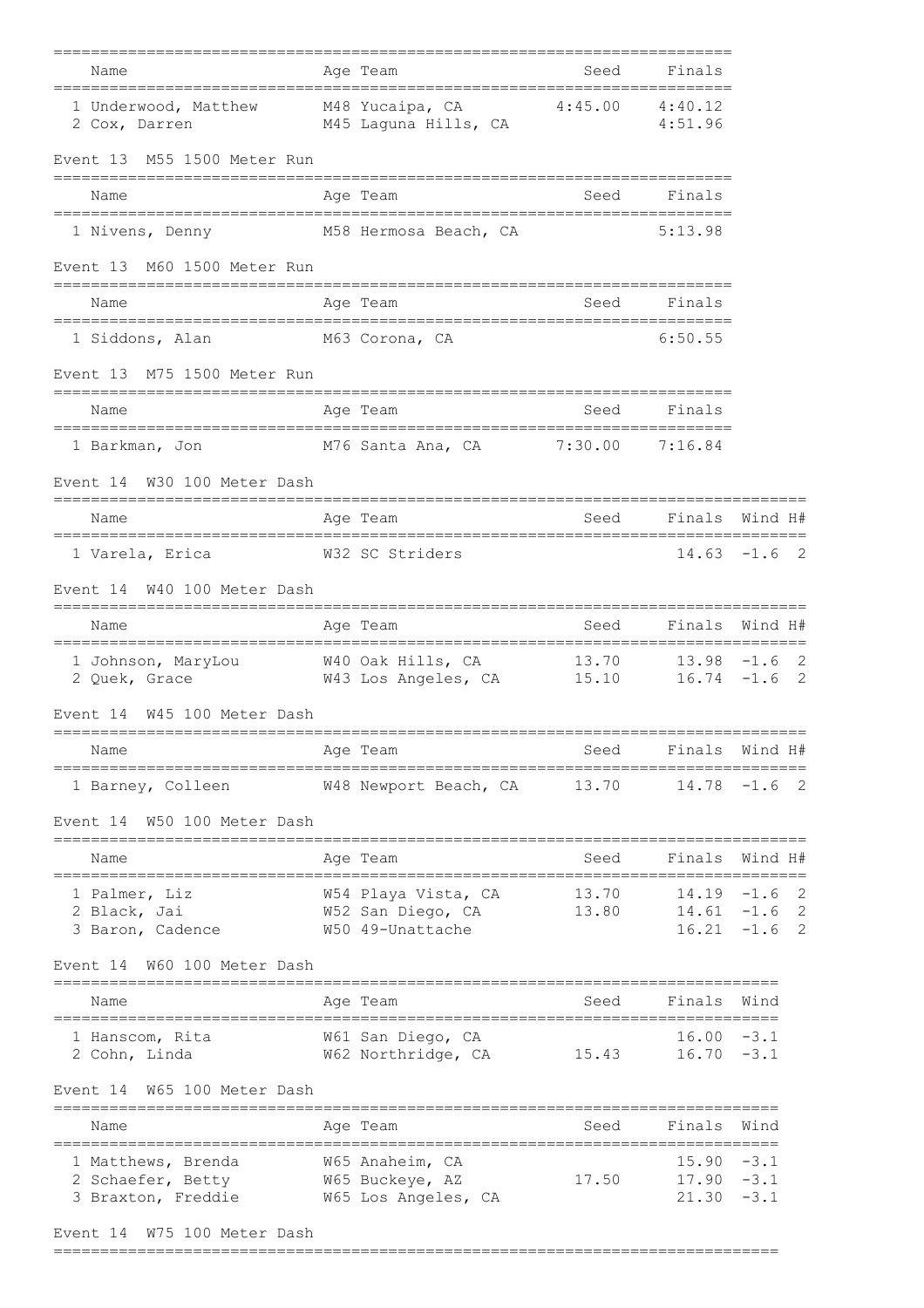| Name                                                                                         | Age Team                                              | Seed                               | Finals Wind           |                                    |
|----------------------------------------------------------------------------------------------|-------------------------------------------------------|------------------------------------|-----------------------|------------------------------------|
| 1 Bergen, Kathy                                                                              | W75 La Canada, CA                                     | 15.31                              | $16.80 - 3.1$         |                                    |
| M29&U 100 Meter Dash<br>Event 15                                                             |                                                       |                                    |                       |                                    |
| Name                                                                                         | Age Team                                              | Seed<br>----------------------     | Finals                | Wind H#                            |
| 1 Godin, Curtis                                                                              | M18 Seal Beach, CA                                    | 10.50                              | 11.15                 | - 5<br>$-2.3$                      |
| Event 15 M30 100 Meter Dash                                                                  |                                                       |                                    |                       |                                    |
| Name                                                                                         | Age Team                                              | Seed                               |                       | Finals Wind H#                     |
| ===============================<br>1 Hernandez, Justin M32 Torrance, CA                      |                                                       | 11.55                              |                       | $12.19 - 2.3$ 5                    |
| M35 100 Meter Dash<br>Event 15                                                               |                                                       |                                    |                       |                                    |
| Name                                                                                         | Age Team                                              | Seed                               | Finals                | Wind H#                            |
| ====================================<br>1 Sommars, Nathan                                    | ==================================<br>M39 Ventura, CA | 12.08                              |                       | $12.06 -2.3$ 5                     |
| Event 15 M45 100 Meter Dash                                                                  |                                                       |                                    |                       |                                    |
| Name                                                                                         | Age Team                                              | Seed                               | -------------------   | Finals Wind H#                     |
| 1 Nicholson Jr, Albert M48 Lakewood, CA                                                      |                                                       | 12.80                              |                       | $13.83 -2.3$ 5                     |
| Event 15 M50 100 Meter Dash                                                                  |                                                       |                                    |                       |                                    |
| Name                                                                                         | Age Team                                              | Seed                               | Finals                | Wind H#                            |
| 1 McCullouch Sr, Gary M53 Cypress, CA                                                        |                                                       |                                    |                       | $13.42 -2.8$ 4                     |
| 2 Kurihara, Jon M53 Redondo Beach, CA 13.30<br>3 Forte, Jonathan M50 Lake Elsinore, CA 16.00 |                                                       |                                    |                       | $14.01 - 2.8$ 4<br>$14.54 - 2.8 4$ |
| Event 15<br>M55 100 Meter Dash                                                               |                                                       |                                    |                       |                                    |
| Name                                                                                         | Age Team                                              | Seed                               |                       | Finals Wind H#                     |
| 1 Chinn, James                                                                               | M56 Del Mar, CA                                       |                                    |                       | $12.97 - 2.1$ 3                    |
| 2 Hill, Philip<br>3 DiMassa, David                                                           | M58 Long Beach, CA<br>M55 Phoenix, AZ                 | 13.00                              |                       | $13.79 - 2.1$ 3<br>$13.95 -2.8 4$  |
| 4 Bonilla, James                                                                             | M59 Los Angeles, CA 14.01                             |                                    |                       | $14.70 - 2.8 4$                    |
| 5 Reed, Darrell                                                                              | M57 Beverly Hills, CA                                 | 14.00                              |                       | $14.82 - 2.8 4$                    |
| 6 Jackson, Gregory M59 Los Angeles, CA                                                       |                                                       |                                    |                       | $18.47 - 2.1$ 3                    |
| Event 15 M60 100 Meter Dash                                                                  |                                                       |                                    | ===================== |                                    |
| Name                                                                                         | Age Team                                              | Seed                               | Finals                | Wind H#                            |
| 1 Leake, Damien                                                                              | M62 Van Nuys, CA                                      | 12:06.00                           |                       | $12.36 -1.7$ 2                     |
| 2 Pizza, Greg<br>3 Ruggless, Joe                                                             | M61 Vista, CA                                         | 12.70<br>12.71                     |                       | $13.02 -1.7$ 2<br>$13.12 -1.7$ 2   |
| 4 Crowl, Chip                                                                                | M61 Palmdale, CA<br>M60 San Diego, CA                 | 13.00                              |                       | $13.44 - 1.7$ 2                    |
| 5 Jami, Sayyid                                                                               | M60 Elite Health                                      |                                    |                       | $15.17 - 1.7$ 2                    |
| M65 100 Meter Dash<br>Event 15                                                               |                                                       |                                    |                       |                                    |
| Name<br>;=================================                                                   | Age Team                                              | Seed<br>========================== |                       | Finals Wind H#                     |
| 1 Stucki, Ernie                                                                              | M65 SC Striders                                       |                                    |                       | $14.23 - 1.7$ 2                    |
| 2 Rose, Ed<br>3 Washington, Michael M67 Los Angeles, CA                                      | M66 Carlsbad, CA                                      | 14.92                              |                       | $15.37 -1.7$ 2<br>$15.96 -1.7$ 2   |
|                                                                                              |                                                       |                                    |                       |                                    |
| Event 15 M70 100 Meter Dash                                                                  |                                                       |                                    |                       |                                    |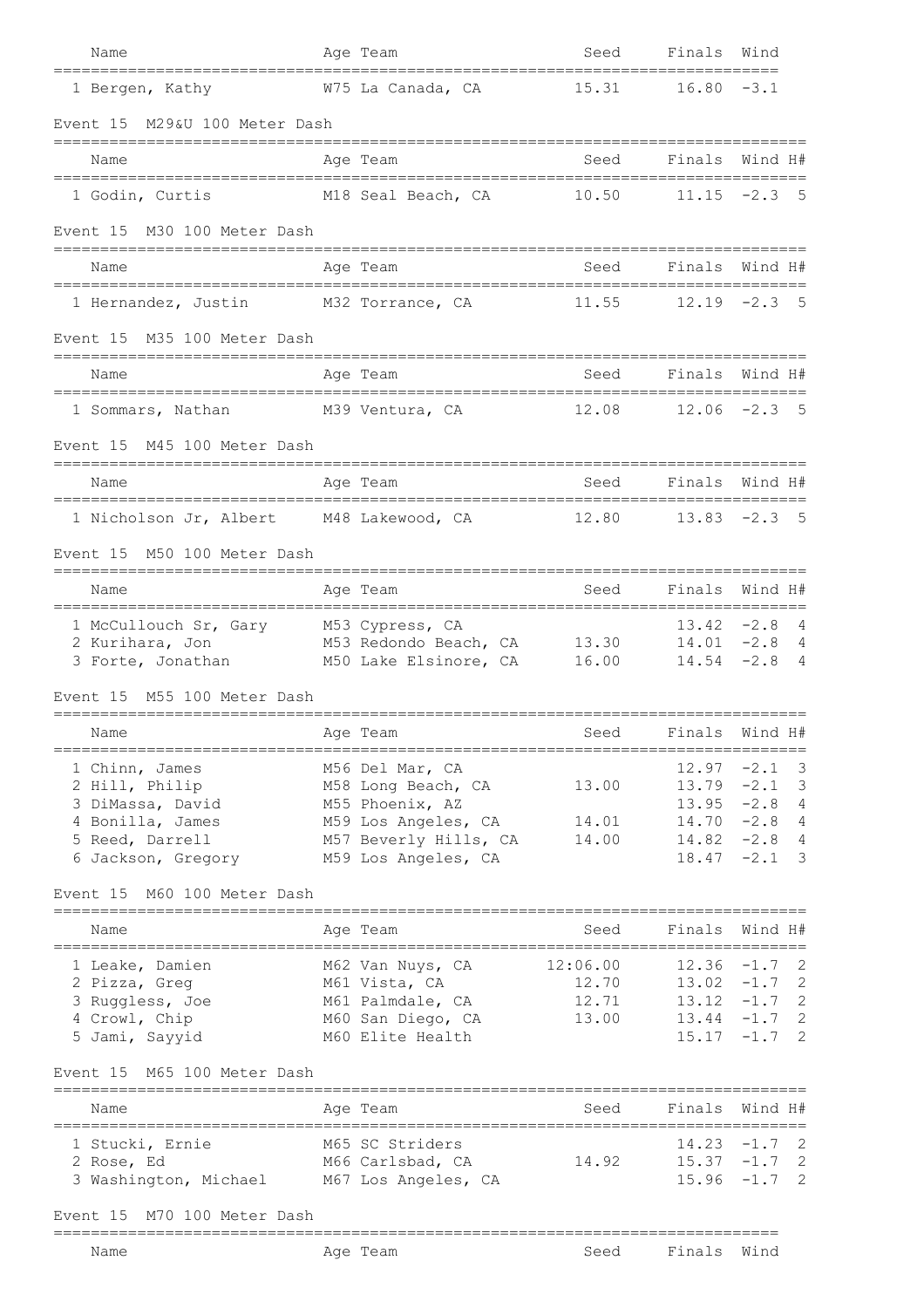| 1 Morris, Rufus<br>2 Muranaka, Ronnie M71 Yorba Linda, CA<br>3 Ryan, Steve                                           | M70 SC Striders<br>M74 Malibu, CA                                         |                     | $15.23 - 1.6$<br>$16.54 - 1.6$<br>$19.12 - 1.6$ |      |
|----------------------------------------------------------------------------------------------------------------------|---------------------------------------------------------------------------|---------------------|-------------------------------------------------|------|
| M75 100 Meter Dash<br>Event 15                                                                                       |                                                                           |                     |                                                 |      |
| Name                                                                                                                 | Age Team                                                                  | Seed                | Finals                                          | Wind |
| 1 Thorpe Sr, Karl M76 Fallbrook, CA                                                                                  |                                                                           | 16.00               | $16.57 - 1.6$                                   |      |
| Event 17 M60 300 Long Hurdles<br>----------------------                                                              | ______________________________                                            |                     |                                                 |      |
| Name                                                                                                                 | Age Team                                                                  | Seed                | Finals                                          |      |
| 1 Wilson Sr, Thaddeus M64 Oxnard, CA<br>M61 Fresno, CA<br>2 Larsen, Bob<br>3 McLawhorn, David M60 Temecula, CA 52.40 | 52.50                                                                     | 46.48               | 50.32<br>54.49<br>55.30                         |      |
| Event 18 W29&U 400 Long Hurdles                                                                                      |                                                                           |                     |                                                 |      |
| Name                                                                                                                 | Age Team                                                                  | Seed                | Finals                                          |      |
| ===================================<br>1 Radan, Emma                                                                 | :===================================<br>W19 Santa Ana, CA 1:02.10 1:03.15 |                     |                                                 |      |
| Event 19 M45 400 Long Hurdles                                                                                        |                                                                           |                     |                                                 |      |
| Name                                                                                                                 | Age Team                                                                  | Seed                | Finals                                          |      |
| 1 Rizzo, Steve                                                                                                       | M47 Stevenson Ranch, CA 1:04.14 1:06.62                                   |                     |                                                 |      |
| W40 800 Meter Run<br>Event 20                                                                                        |                                                                           |                     |                                                 |      |
| Name                                                                                                                 | Age Team                                                                  |                     | Seed Finals                                     |      |
| 1 Daniels, Goldie aka LaTr W42 Los Angeles, CA 2:31.08 2:35.82                                                       |                                                                           |                     |                                                 |      |
| W45 800 Meter Run<br>Event 20                                                                                        |                                                                           |                     |                                                 |      |
| Name                                                                                                                 | Age Team                                                                  | Seed                | Finals                                          |      |
| 1 Gentile, Chris                                                                                                     | W45 Castle Rock, CO 2:18.00                                               |                     | 2:24.67                                         |      |
| M29&U 800 Meter Run<br>Event 21                                                                                      |                                                                           |                     |                                                 |      |
| Name                                                                                                                 | Age Team                                                                  | Seed                | Finals                                          |      |
| 1 Naden, Bennett<br>2 Amezcua, Rodolfo M20 Wilmington, CA                                                            | M24 Manhattan Beach, CA 1:54.35 1:58.64                                   | $1:59.61$ $2:03.85$ |                                                 |      |
| M30 800 Meter Run<br>Event 21                                                                                        |                                                                           |                     |                                                 |      |
| Name                                                                                                                 | Aqe Team                                                                  | Seed                | Finals                                          |      |
| 1 Thornton, Nicholas                                                                                                 | M34 49-Unattache                                                          |                     | 1:56.62                                         |      |
| Event 21 M40 800 Meter Run                                                                                           |                                                                           |                     |                                                 |      |
| Name                                                                                                                 | Age Team                                                                  | Seed                | Finals                                          |      |
| 1 Salazar, Gilbert M42 La Habra, CA 2:20.00 2:26.54                                                                  |                                                                           |                     |                                                 |      |
| Event 21 M45 800 Meter Run                                                                                           |                                                                           |                     |                                                 |      |
| Name                                                                                                                 | Aqe Team                                                                  | Seed                | Finals                                          |      |
| 1 Gore, Brian                                                                                                        | M47 49-Unattache                                                          |                     | 2:21.26                                         |      |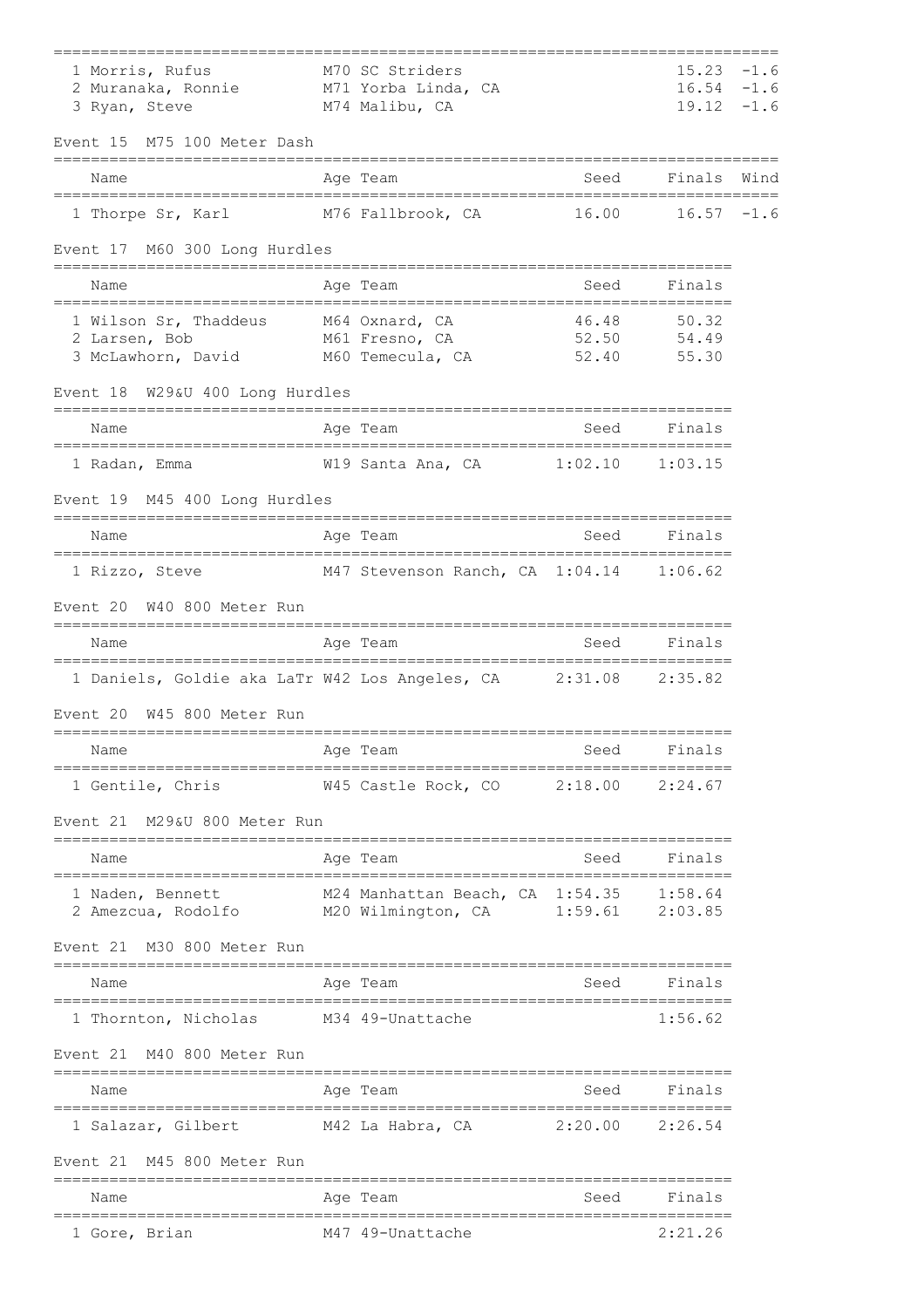| M50 800 Meter Run<br>Event 21                                                  |                                                         |                          |                                |                                                                     |
|--------------------------------------------------------------------------------|---------------------------------------------------------|--------------------------|--------------------------------|---------------------------------------------------------------------|
| Name                                                                           | Age Team                                                | Seed                     | Finals                         |                                                                     |
| ==============================<br>1 Dietz, Mike                                | ______________________<br>M51 Laguna Niguel, CA         | 2:18.00                  | 2:21.19                        |                                                                     |
| W40 200 Meter Dash<br>Event 22                                                 |                                                         |                          |                                |                                                                     |
| Name                                                                           | Age Team                                                | Seed                     | Finals                         | Wind H#                                                             |
| 1 Johnson, MaryLou<br>2 Quek, Grace                                            | W40 Oak Hills, CA<br>W43 Los Angeles, CA 33.20          | 28.60                    | 29.25<br>$35.40 -2.3$          | $-2.3$<br>- 3<br>- 3                                                |
| Event 22<br>W45 200 Meter Dash                                                 |                                                         |                          |                                |                                                                     |
| Name                                                                           | Age Team                                                | Seed                     | Finals                         | Wind H#                                                             |
| 1 Edgerly, Grace                                                               | W48 Culver City, CA                                     | 31.00                    |                                | $32.03 - 3.3$ 2                                                     |
| W50 200 Meter Dash<br>Event 22                                                 |                                                         |                          |                                |                                                                     |
| Name                                                                           | Age Team                                                | Seed                     | Finals                         | Wind H#                                                             |
| 1 Black, Jai<br>2 McDonald, Sue<br>3 Ware, Caren                               | W52 San Diego, CA<br>W52 Goleta, CA<br>W50 49-Unattache | 27.80<br>30.00           | $29.82 - 3.3$                  | $\overline{\phantom{0}}^2$<br>$30.91 - 3.3$ 2<br>2<br>$36.50 - 3.3$ |
| Event 22<br>W55 200 Meter Dash                                                 |                                                         |                          |                                |                                                                     |
| Name                                                                           | Age Team                                                | Seed                     | Finals                         | Wind H#                                                             |
| 1 Welch-Turner, Rochelle W56 Los Angeles, CA<br>Event 22<br>W60 200 Meter Dash |                                                         |                          |                                | $37.74 - 3.3$ 2                                                     |
| Name                                                                           | Age Team                                                | Seed                     | Finals                         | Wind                                                                |
| ===============<br>===================<br>1 Bowman, Jeanne                     | W62 Santa Ana, CA                                       |                          | 35.75                          | $-1.7$                                                              |
| Event 22 W65 200 Meter Dash<br>=====================                           |                                                         |                          |                                |                                                                     |
| Name                                                                           | Age Team                                                | Seed                     | Finals                         | Wind                                                                |
| 1 Schaefer, Betty<br>2 Braxton, Freddie M65 Los Angeles, CA                    | W65 Buckeye, AZ                                         | 36.68                    | $37.22 - 1.7$<br>$46.45 - 1.7$ |                                                                     |
| Event 23 M30 200 Meter Dash                                                    |                                                         |                          |                                |                                                                     |
| Name                                                                           | Age Team                                                | Seed                     | Finals                         | Wind H#                                                             |
| 1 Dixon, Evan<br>2 Hernandez, Justin M32 Torrance, CA                          | M33 Hawthorne, CA                                       | 23.37<br>24.80           |                                | $24.98 - 3.2$ 6<br>$25.84 - 3.2$ 6                                  |
| Event 23 M35 200 Meter Dash                                                    |                                                         |                          |                                |                                                                     |
| Name                                                                           | Age Team                                                | Seed                     |                                | Finals Wind H#                                                      |
| 1 Sommars, Nathan M39 Ventura, CA                                              |                                                         | $24.29$ $24.41$ $-3.2$ 6 |                                |                                                                     |
| M40 200 Meter Dash<br>Event 23                                                 |                                                         |                          |                                |                                                                     |
| Name                                                                           | Age Team                                                | Seed                     |                                | Finals Wind H#                                                      |
| 1 Franco Sr, MarcoAntonio M44 Harbor City, CA 25.20                            |                                                         |                          | ===============                | $25.53 - 3.2$ 6                                                     |
| Event 23 M45 200 Meter Dash                                                    |                                                         |                          |                                |                                                                     |
| Name                                                                           | Age Team                                                |                          | Seed Finals Wind H#            |                                                                     |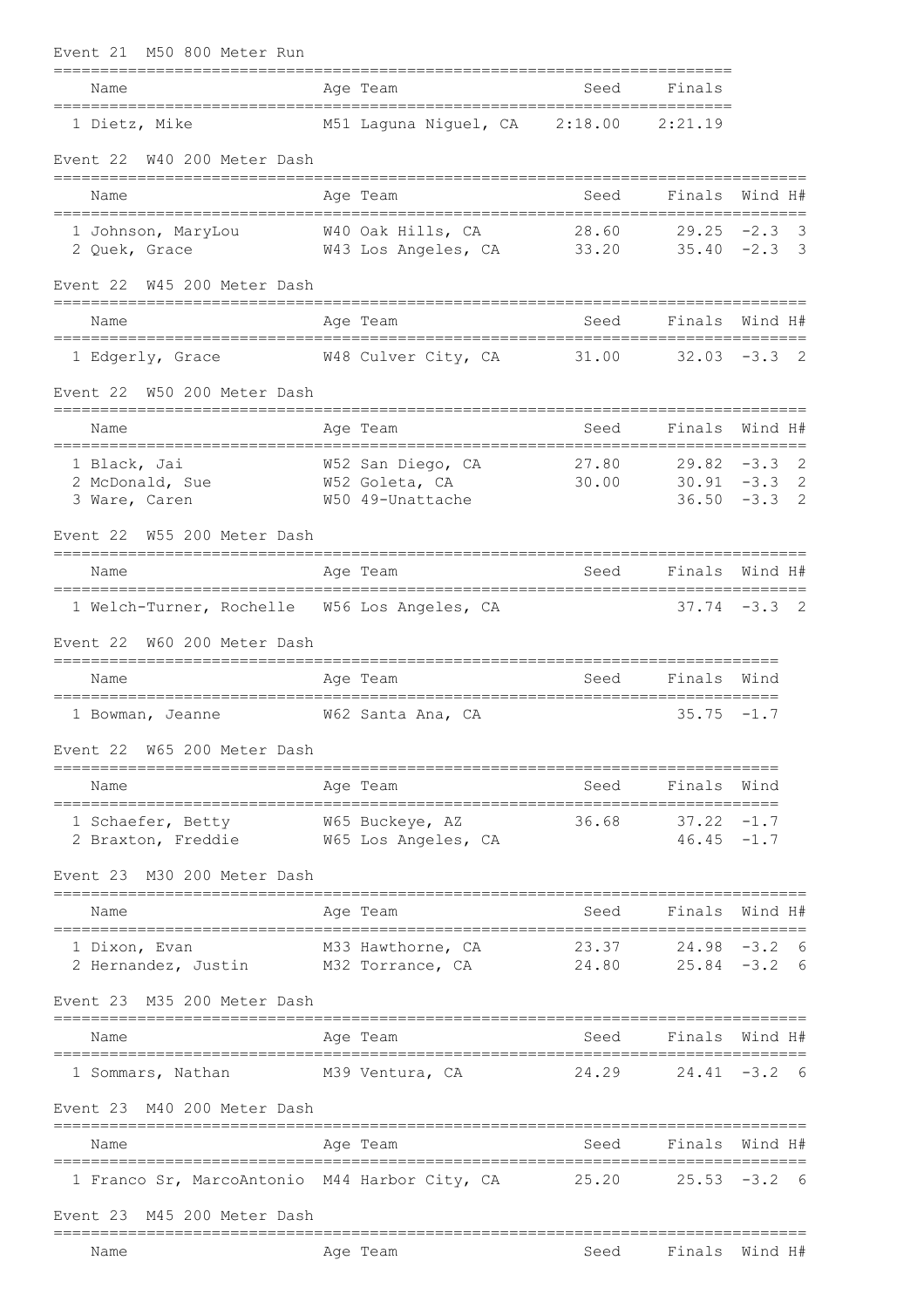| 1 Nicholson Jr, Albert M48 Lakewood, CA                         |                                                            | 27.50                                          |                | $27.89 - 3.2$<br>6                 |
|-----------------------------------------------------------------|------------------------------------------------------------|------------------------------------------------|----------------|------------------------------------|
| Event 23 M50 200 Meter Dash                                     |                                                            |                                                |                |                                    |
| Name                                                            | Age Team                                                   | Seed                                           | Finals         | Wind H#                            |
| 1 McCullouch Sr, Gary M53 Cypress, CA                           | -----------------------------------                        | 26.60                                          |                | $27.55 - 3.5$ 5                    |
| Event 23 M55 200 Meter Dash                                     |                                                            |                                                |                |                                    |
| _____________________________<br>Name<br>---------------------- | Age Team                                                   | Seed                                           | Finals         | Wind H#                            |
| 1 Chinn, James                                                  | M56 Del Mar, CA                                            | =====================================          | 26.14          | $-3.7$<br>4                        |
| 2 DiMassa, David                                                | M55 Phoenix, AZ                                            | 26.75                                          |                | $27.58 - 3.7$<br>-4                |
| 3 Hill, Philip                                                  | M58 Long Beach, CA 27.03                                   |                                                |                | $27.91 - 3.7 4$                    |
| 4 Reed, Darrell<br>5 Nivens, Denny                              | M57 Beverly Hills, CA 29.00<br>M58 Hermosa Beach, CA       |                                                | 31.86          | $31.79 - 3.5$<br>5<br>.5<br>$-3.5$ |
| Event 23 M60 200 Meter Dash                                     |                                                            |                                                |                |                                    |
| Name                                                            | Age Team                                                   | Seed                                           | Finals         | Wind H#                            |
| ;=================================<br>1 Ruggless, Joe           | M61 Palmdale, CA                                           | =====================================<br>25.70 | $27.26 -2.3$   | 3                                  |
| 2 Crowl, Chip                                                   | M60 San Diego, CA                                          | 27.00                                          | $28.63 - 2.3$  | 3                                  |
| 3 Kloch, Stephen                                                | M63 Thousand Oaks, CA                                      | 27.50                                          | 29.45          | $-2.3$<br>3                        |
| 4 Jami, Sayyid                                                  | M60 Elite Health                                           |                                                | 30.48          | $-2.3$<br>3                        |
| 5 Stone, Kenneth                                                | M60 La Mesa, CA                                            | 29.80                                          | 31.24          | $-0.9$<br>2                        |
| 6 Nelson, David<br>7 Tipping, Mike                              | M61 Vista, CA<br>M62 Irvine, CA                            | 31.00                                          | 31.99<br>32.41 | 2<br>$-0.9$<br>$-0.9$<br>2         |
|                                                                 |                                                            |                                                |                |                                    |
| Event 23 M65 200 Meter Dash                                     |                                                            |                                                |                |                                    |
| Name                                                            | Age Team                                                   | Seed                                           | Finals         | Wind H#<br>____________            |
| 1 Stucki, Ernie                                                 | M65 SC Striders                                            |                                                | $29.47 - 0.9$  | 2                                  |
| 2 Washington, Michael M67 Los Angeles, CA                       |                                                            |                                                | 31.97          | $-0.9$<br>2                        |
| 3 Rose, Ed                                                      | M66 Carlsbad, CA                                           | 31.85                                          | 32.40          | $-0.9$<br>2                        |
| Event 23<br>M70 200 Meter Dash                                  |                                                            |                                                |                |                                    |
| Name                                                            | Aqe Team                                                   | Seed                                           | Finals         | Wınd                               |
| 1 Ryan, Steve                                                   | M74 Malibu, CA                                             |                                                | $42.68 - 1.7$  |                                    |
| M75 200 Meter Dash<br>Event 23                                  |                                                            |                                                |                |                                    |
| Name                                                            | Age Team                                                   | Seed                                           | Finals         | Wind                               |
| 1 Thorpe Sr, Karl                                               | M76 Fallbrook, CA                                          | 37.60                                          | $36.07 - 1.7$  |                                    |
| M80 200 Meter Dash<br>Event 23                                  |                                                            |                                                |                |                                    |
| Name                                                            | Aqe Team                                                   | Seed                                           | Finals         | Wind                               |
| 1 Leis, Donald                                                  | M83 Pasadena, CA                                           |                                                | $43.83 - 1.7$  |                                    |
| Event 68 X29&U 4x100 Meter Relay                                |                                                            |                                                |                |                                    |
| Team                                                            |                                                            | Seed                                           | Finals         |                                    |
| 1 SC Striders Track Club                                        | ' A'                                                       |                                                | 50.77          |                                    |
| 1) Crowl, Chip 60                                               | 2) Leake, Damien 62                                        |                                                |                |                                    |
| 3) Ruggless, Joe 61                                             | 4) Pizza, Greg 61                                          |                                                |                |                                    |
| 2 Trojan Masters T.C.<br>' A'<br>1) Reed, Darrell 57            | 2) Washington, Michael 67                                  |                                                | 54.91          |                                    |
|                                                                 | 3) Daniels, Goldie aka LaTrease 42 4) Hernandez, Justin 32 |                                                |                |                                    |
| 3 49-Unattached 'A'                                             |                                                            |                                                | 55.58          |                                    |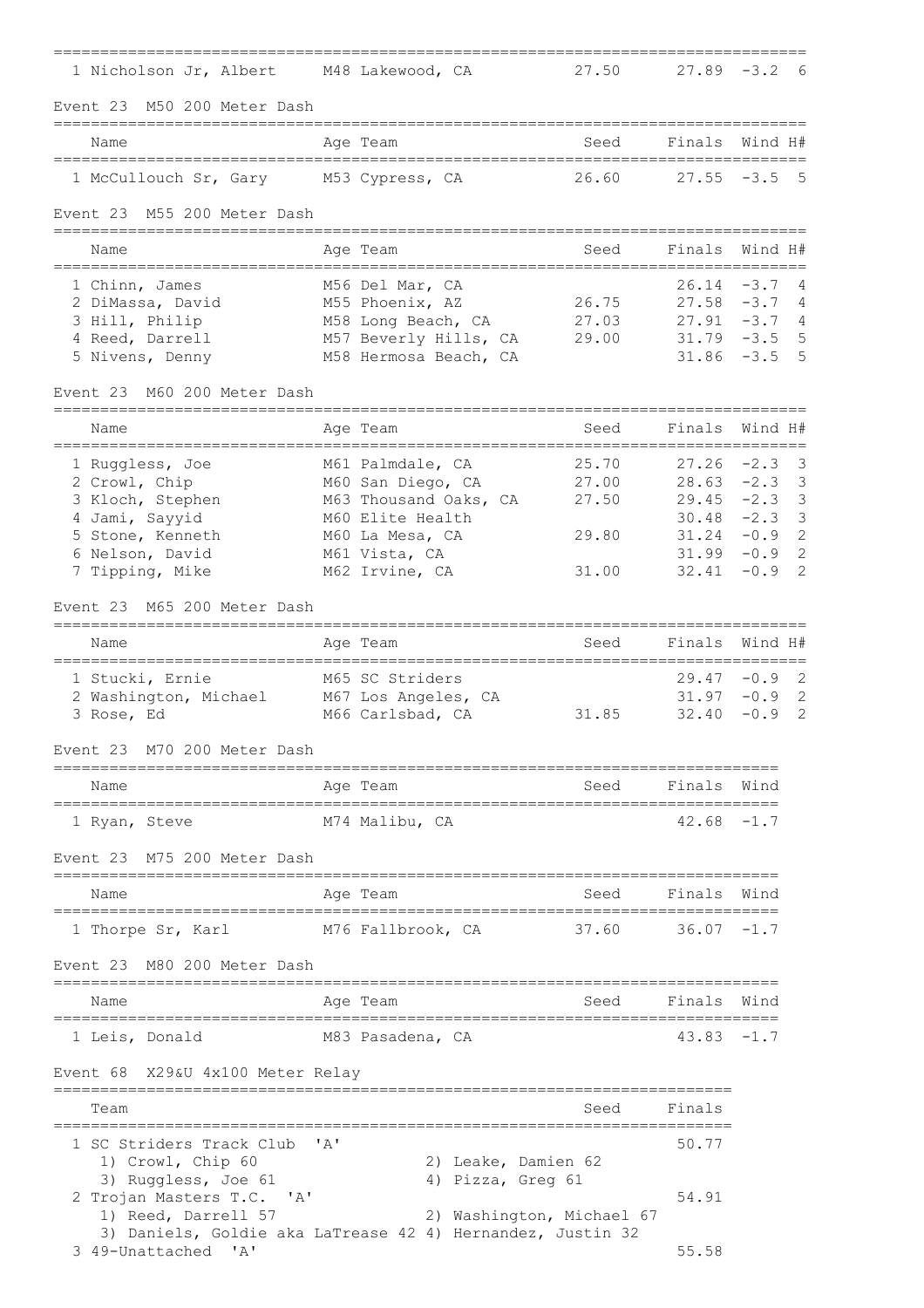| 1) Chinn, James 40<br>3) Stuckie, Ernie 40<br>4 SC Striders Track Club<br>1) Matthews, Brenda 65<br>3) Johnson, MaryLou 40 | 2) Nelson, Dave 40<br>Dimassa, David 40<br>4)<br>"B"<br>2) Varela, Erica 32<br>4) Black, Jai 52 |                         | 56.76                   |
|----------------------------------------------------------------------------------------------------------------------------|-------------------------------------------------------------------------------------------------|-------------------------|-------------------------|
| Event 50 W45 High Jump                                                                                                     |                                                                                                 |                         |                         |
| Name                                                                                                                       | Age Team                                                                                        | Seed                    | Finals                  |
| 1 Edgerly, Grace                                                                                                           | W48 Culver City, CA                                                                             |                         | 1.10m                   |
| Event 50 W50 High Jump                                                                                                     |                                                                                                 |                         |                         |
| Name                                                                                                                       | Age Team                                                                                        | Seed                    | Finals                  |
| 1 McDonald, Sue<br>2 Ware, Caren                                                                                           | W52 Goleta, CA<br>W50 49-Unattache                                                              | 1.57m                   | 1.50m<br>1.25m          |
| Event 50 W65 High Jump                                                                                                     |                                                                                                 |                         |                         |
| Name                                                                                                                       | Age Team                                                                                        | Seed                    | Finals                  |
| 1 Steekelenburg, Annelies W67 Malibu, CA                                                                                   |                                                                                                 | 1.30m                   | 1.25m                   |
| Event 50 W75 High Jump<br>=================                                                                                |                                                                                                 |                         |                         |
| Name<br>.=============                                                                                                     | Age Team                                                                                        | Seed                    | Finals                  |
| 1 Bergen, Kathy                                                                                                            | W75 La Canada, CA                                                                               | 1.22m                   | 1.21m                   |
| Event 51 M55 High Jump                                                                                                     | __________                                                                                      |                         |                         |
| Name                                                                                                                       | Age Team                                                                                        | Seed                    | Finals                  |
| 1 Hlavin, Peter                                                                                                            | M57 Aliso Viejo, CA                                                                             | 1.75m                   | 1.70m                   |
| Event 51 M60 High Jump                                                                                                     |                                                                                                 |                         |                         |
| Name                                                                                                                       | Age Team                                                                                        | Seed                    | Finals                  |
| 1 McLawhorn, David<br>2 Watson, Richard<br>3 Nelson, David                                                                 | M60 Temecula, CA<br>M62 Yuma, AZ<br>M61 Vista, CA                                               | 1.35m<br>1.35m<br>1.40m | 1.40m<br>1.20m<br>1.15m |
| Event 51 M70 High Jump                                                                                                     |                                                                                                 |                         |                         |
| Name                                                                                                                       | Age Team                                                                                        | Seed                    | Finals                  |
| 1 Goodreau, James<br>2 Ryan, Steve<br>3 Damschen, Ron                                                                      | M70 North hollywood, CA<br>M74 Malibu, CA<br>M72 El Cajon, CA                                   |                         | 1.35m<br>1.10m<br>1.05m |
| Event 51 M75 High Jump                                                                                                     |                                                                                                 |                         |                         |
| Name                                                                                                                       | Age Team                                                                                        | Seed                    | Finals                  |
| 1 Bergen, Bert                                                                                                             | M77 La Canada, CA                                                                               | 1.30m                   | 1.20m                   |
| Event 51 M80 High Jump                                                                                                     |                                                                                                 |                         |                         |
| Name                                                                                                                       | Age Team                                                                                        | Seed                    | Finals                  |
| 1 Leis, Donald                                                                                                             | M83 Pasadena, CA                                                                                |                         | 1.00m                   |
| Event 52<br>W60 Pole Vault                                                                                                 |                                                                                                 |                         |                         |
| Name                                                                                                                       | Age Team                                                                                        | Seed                    | Finals                  |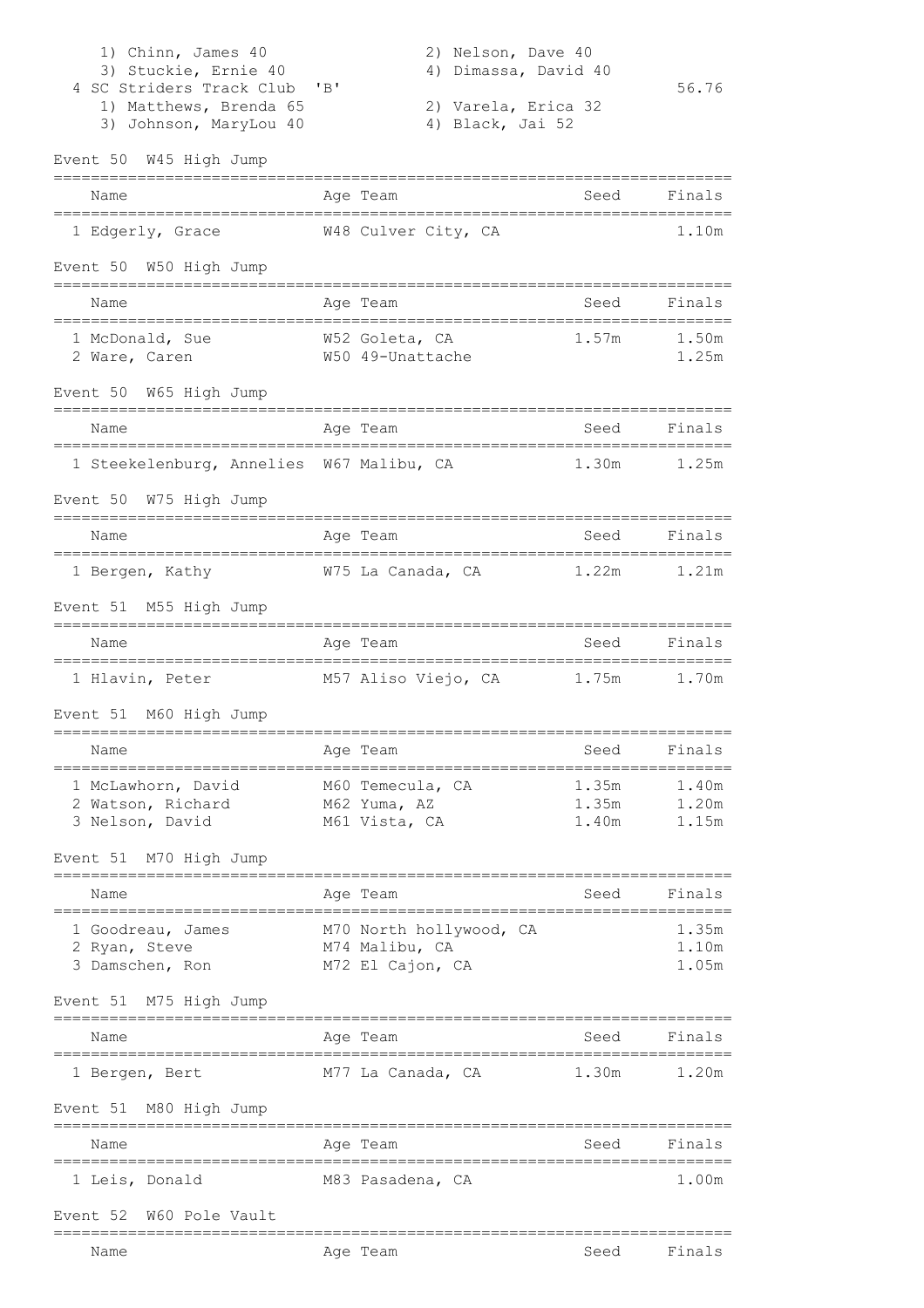| 1 Hanscom, Rita                                           | W61 San Diego, CA                                      |       | 2.60m                   |                    |
|-----------------------------------------------------------|--------------------------------------------------------|-------|-------------------------|--------------------|
| Event 53<br>M40 Pole Vault                                |                                                        |       |                         |                    |
| Name                                                      | Age Team                                               | Seed  | Finals                  |                    |
| 1 Carranza, Stanley<br>2 Girley, Dedrick M43 Carlsbad, CA | M40 Whittier, CA                                       | 3.20m | 3.65m<br>3.05m          |                    |
| Event 53 M50 Pole Vault                                   |                                                        |       |                         |                    |
| Name                                                      | Age Team                                               | Seed  | Finals                  |                    |
| 1 McIntyre, Tim                                           | M54 Seal Beach, CA                                     | 3.96m | 4.00m                   |                    |
| Event 53 M60 Pole Vault                                   |                                                        |       |                         |                    |
| Name                                                      | Age Team                                               | Seed  | Finals                  |                    |
| 1 Mead, Murray                                            | M60 49-Unattache                                       |       | 3.05m                   |                    |
| Event 53 M65 Pole Vault                                   |                                                        |       |                         |                    |
| Name                                                      | Age Team                                               | Seed  | Finals                  |                    |
| 1 Morris, Steve                                           | M65 49-Unattache                                       |       | 3.05m                   |                    |
| Event 54 W30 Long Jump                                    |                                                        |       |                         |                    |
| Name                                                      | Age Team                                               | Seed  | Finals                  | Wind               |
| 1 Varela, Erica                                           | W32 SC Striders                                        |       | 4.13m                   | 3.6                |
| Event 54 W50 Long Jump                                    |                                                        |       |                         |                    |
| Name                                                      | Age Team                                               | Seed  | Finals                  | Wind               |
| 1 Baron, Cadence<br>2 Ware, Caren<br>3 Jones, Jennifer    | W50 49-Unattache<br>W50 49-Unattache<br>W54 Carson, CA | 3.05m | 3.80m<br>3.70m<br>2.78m | 0.6<br>2.2<br>0.9  |
| Event 54 W60 Long Jump                                    |                                                        |       |                         |                    |
| Name                                                      | Age Team                                               | Seed  | Finals                  | Wind               |
| 1 Cohn, Linda                                             | W62 Northridge, CA                                     | 3.80m | 3.95m                   | 3.8                |
| Event 55 M50 Long Jump<br>------------------------------  |                                                        |       |                         |                    |
| Name                                                      | Age Team                                               | Seed  | Finals                  | Wind               |
| 1 McCullouch Sr, Gary<br>2 Culp, Logan                    | M53 Cypress, CA<br>M50 49-Unattache                    | 4.79m | 4.85m<br>4.21m          | $2 \cdot 2$<br>3.5 |
| Event 55 M55 Long Jump                                    |                                                        |       |                         |                    |
| Name                                                      | Age Team                                               | Seed  | Finals                  | Wind               |
| 1 Jackson, Gregory M59 Los Angeles, CA                    |                                                        |       | 2.91m                   | 1.4                |
| Event 55 M65 Long Jump                                    |                                                        |       |                         |                    |
| Name                                                      | Age Team                                               | Seed  | Finals                  | Wind               |
| 1 Rose, Ed                                                | M66 Carlsbad, CA                                       | 3.80m | 4.10m                   | 1.1                |

Event 55 M70 Long Jump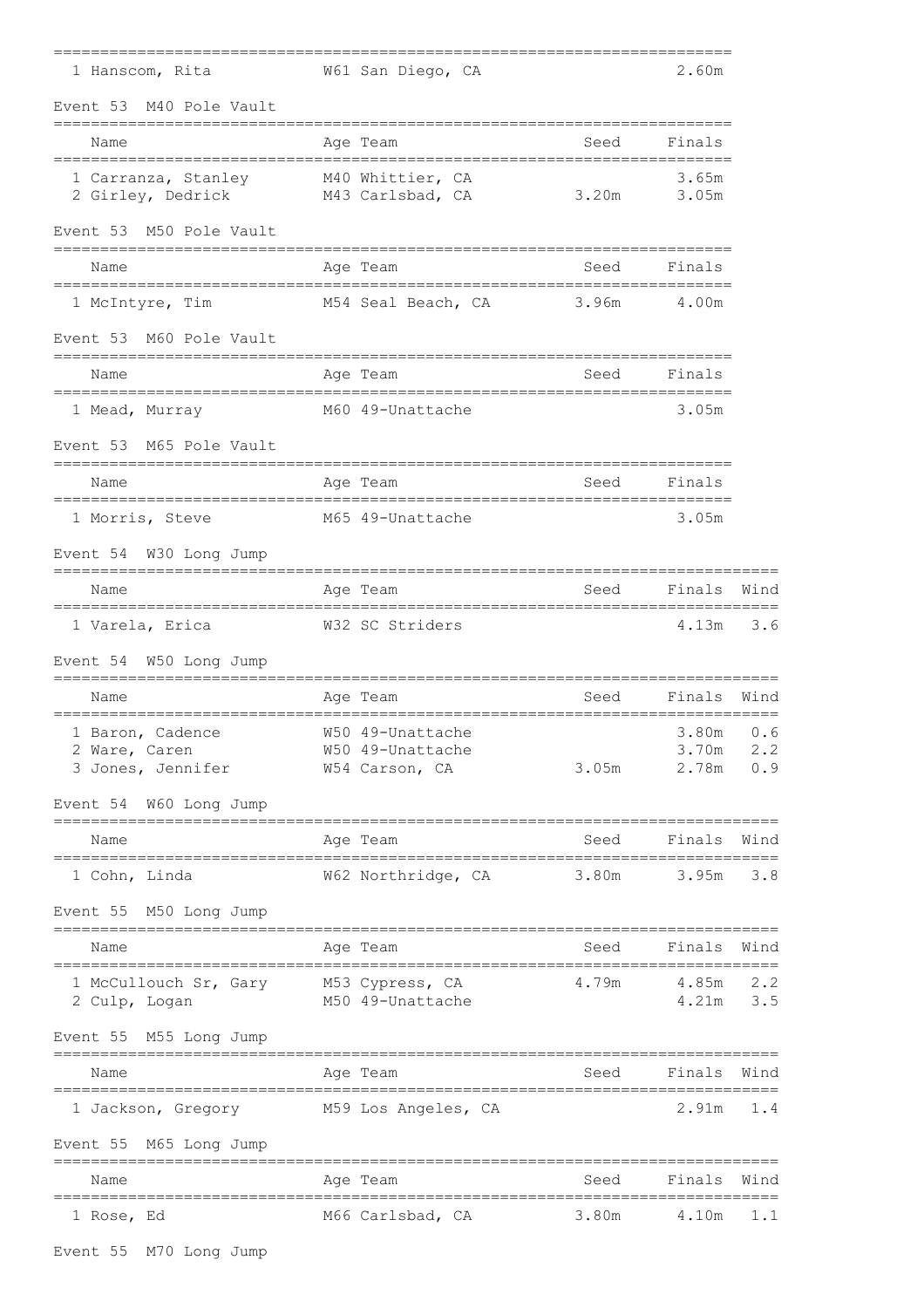| Name                                                     |             | Age Team                                              | Seed   | Finals                  | Wind              |
|----------------------------------------------------------|-------------|-------------------------------------------------------|--------|-------------------------|-------------------|
| 1 Morris, Rufus<br>2 Ryan, Steve<br>3 Damschen, Ron      |             | M70 SC Striders<br>M74 Malibu, CA<br>M72 El Cajon, CA |        | 4.71m<br>3.16m<br>2.92m | 1.6<br>1.0<br>2.0 |
| Event 55 M75 Long Jump                                   |             |                                                       |        |                         |                   |
| Name                                                     |             | Age Team                                              | Seed   | Finals                  | Wind              |
| 1 Harwood, Jerry                                         |             | M76 Oxnard, CA                                        | 4.00m  | 2.14m                   | 1.9               |
| Event 56 W60 Triple Jump                                 |             |                                                       |        |                         |                   |
| Name                                                     |             | Age Team                                              | Seed   | Finals                  | Wind              |
| 1 Cohn, Linda                                            |             | W62 Northridge, CA                                    | 8.50m  | 7.72m                   | 3.5               |
| Event 57 M50 Triple Jump                                 |             |                                                       |        |                         |                   |
| Name                                                     |             | Age Team                                              | Seed   | Finals                  | Wind              |
| 1 Culp, Logan                                            |             | M50 49-Unattache                                      |        | 9.29m                   | 3.8               |
| Event 57 M60 Triple Jump                                 |             |                                                       |        |                         |                   |
| Name                                                     |             | Age Team                                              | Seed   | Finals                  | Wind              |
| 1 McLawhorn, David M60 Temecula, CA 8.80m                |             |                                                       |        | 8.37m                   | 2.7               |
| Event 57 M65 Triple Jump                                 |             |                                                       |        |                         |                   |
| Name                                                     |             | Age Team                                              | Seed   | Finals<br>========      | Wind              |
| 1 Tomaschke, John M65 San Diego, CA 10.20m<br>2 Rose, Ed |             | M66 Carlsbad, CA                                      | 7.88m  | 9.51m<br>8.23m          | 2.8<br>2.9        |
| Event 57 M70 Triple Jump                                 |             |                                                       |        |                         |                   |
| Name                                                     |             | Age Team                                              | Seed   | Finals                  | Wind              |
| 1 Morris, Rufus<br>2 Damschen, Ron<br>3 Ryan, Steve      |             | M70 SC Striders<br>M72 El Cajon, CA<br>M74 Malibu, CA |        | 8.88m<br>5.84m<br>5.75m | 2.5<br>3.0<br>3.1 |
| Event 57 M75 Triple Jump                                 |             |                                                       |        |                         |                   |
| Name                                                     |             | Age Team                                              | Seed   | Finals                  | Wind              |
| 1 Harwood, Jerry                                         |             | M76 Oxnard, CA                                        | 4.00m  | 3.97m                   | 3.1               |
| W60 Discus Throw<br>Event 58                             |             |                                                       |        |                         |                   |
| Name                                                     |             | Age Team                                              | Seed   | Finals                  |                   |
| 1 Cohn, Linda<br>2 Hanscom, Rita                         |             | W62 Northridge, CA<br>W61 San Diego, CA               | 24.00m | 23.84m<br>22.00m        |                   |
| Event 58 W75 Discus Throw                                | =========== |                                                       |        |                         |                   |
| Name                                                     |             | Age Team                                              | Seed   | Finals                  |                   |
| 1 Bergen, Kathy                                          |             | W75 La Canada, CA                                     |        | 20.76m                  |                   |
| M50 Discus Throw<br>Event 59                             |             |                                                       |        |                         |                   |
| Name                                                     |             | Age Team                                              | Seed   | Finals                  |                   |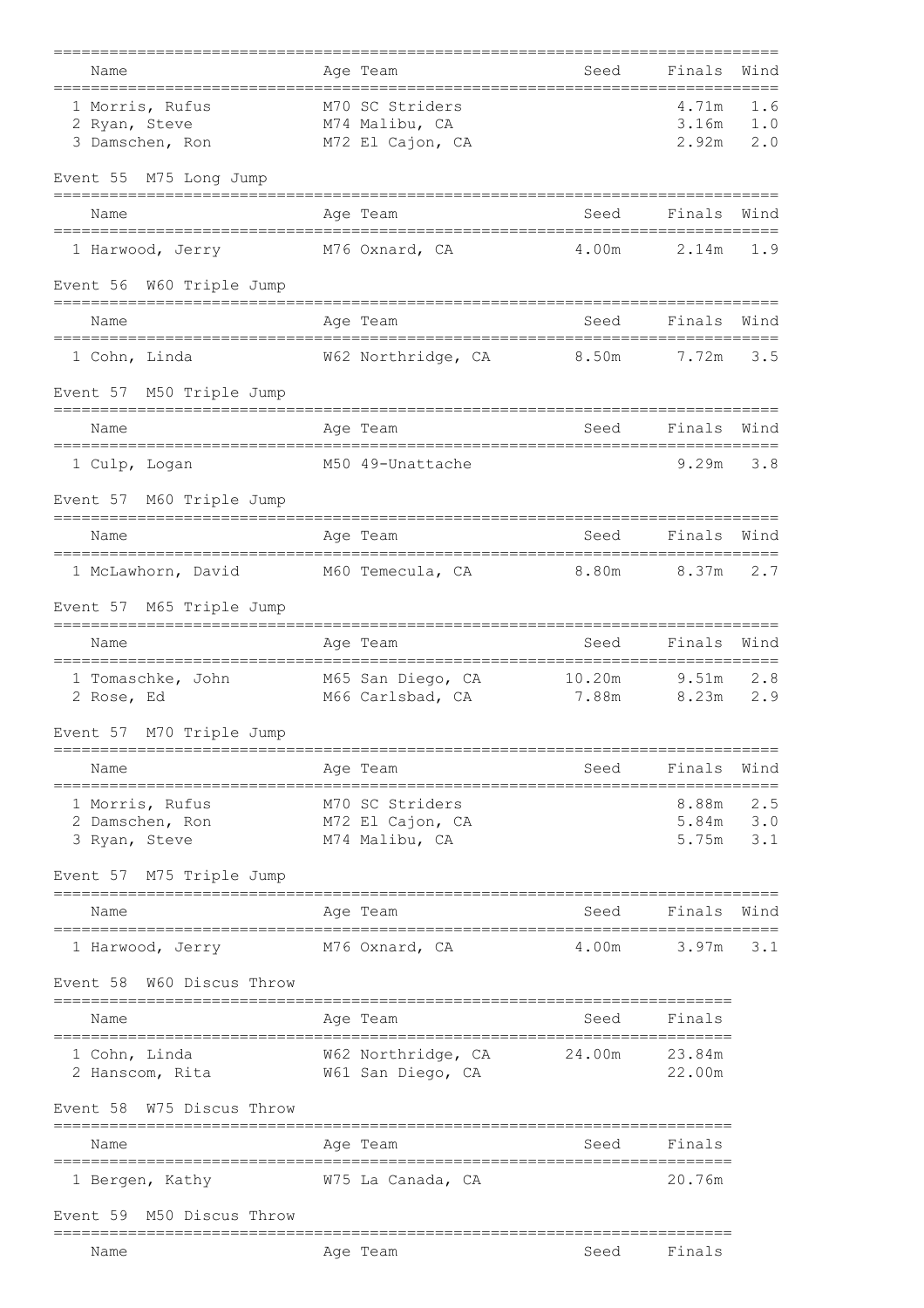| 1 Stensrud, Paul<br>2 Culp, Logan                                                             | M50 Lake Arrowhead, CA<br>M50 49-Unattache                                                      |                                                | 41.06m<br>31.63m                               |
|-----------------------------------------------------------------------------------------------|-------------------------------------------------------------------------------------------------|------------------------------------------------|------------------------------------------------|
| Event 59<br>M55 Discus Throw                                                                  |                                                                                                 |                                                |                                                |
| Name                                                                                          | Age Team                                                                                        | Seed                                           | Finals                                         |
| 1 Holden, Greq                                                                                | M57 Corona, CA                                                                                  | 39.00m                                         | 35.86m                                         |
| Event 59<br>M60 Discus Throw                                                                  |                                                                                                 |                                                |                                                |
| Name                                                                                          | Age Team                                                                                        | Seed                                           | Finals                                         |
| 1 Watson, Richard<br>2 Rice, Robert<br>3 Tipping, Mike<br>4 Crowl, Chip<br>5 McLawhorn, David | M62 Yuma, AZ<br>M60 Los Alamitos, CA<br>M62 Irvine, CA<br>M60 San Diego, CA<br>M60 Temecula, CA | 40.23m<br>37.00m<br>33.09m<br>27.00m<br>32.40m | 38.79m<br>35.02m<br>32.20m<br>29.24m<br>26.97m |
| M65 Discus Throw<br>Event 59                                                                  |                                                                                                 |                                                |                                                |
| Name                                                                                          | Age Team                                                                                        | Seed                                           | Finals                                         |
| 1 Hart, Larry                                                                                 | M68 Los Angeles, CA                                                                             | 43.00m                                         | 41.89m                                         |
| Event 59<br>M70 Discus Throw                                                                  |                                                                                                 |                                                |                                                |
| Name                                                                                          | Age Team                                                                                        | Seed                                           | Finals                                         |
| 1 Merkowitz, David<br>2 Damschen, Ron                                                         | M73 Santa Barbara, CA<br>M72 El Cajon, CA                                                       | 38.98m                                         | 36.43m<br>28.80m                               |
| Event 59<br>M75 Discus Throw                                                                  |                                                                                                 |                                                |                                                |
| Name                                                                                          | Age Team                                                                                        | Seed                                           | Finals                                         |
| 1 Harwood, Jerry<br>2 Barry, Lawrence<br>3 Johnson, Richard<br>4 Ginsburg md, Marvin          | M76 Oxnard, CA<br>M76 San Diego, CA<br>M77 San Diego, CA<br>M79 Simi Valley, CA                 | 28.00m<br>87.00m<br>24.00m                     | 26.49m<br>24.57m<br>24.52m<br>19.81m           |
| Event 59<br>M80 Discus Throw                                                                  |                                                                                                 |                                                |                                                |
| Name                                                                                          | Age Team                                                                                        | Seed                                           | Finals                                         |
| 1 Durrenberger, Joe M80 Los Angeles, CA<br>Event 59 M90 Discus Throw                          |                                                                                                 |                                                | 20.33m                                         |
| Name                                                                                          | Age Team                                                                                        | Seed                                           | Finals                                         |
| 1 Roser, Donald                                                                               | M91 Apple Valley, CA                                                                            |                                                | 15.93m                                         |
| W50 Javelin Throw<br>Event 62                                                                 |                                                                                                 |                                                |                                                |
| Name                                                                                          | Age Team                                                                                        | Seed                                           | Finals                                         |
| ;===================================<br>1 Ware, Caren                                         | W50 49-Unattache                                                                                |                                                | 18.66m                                         |
| W60 Javelin Throw<br>Event 62                                                                 |                                                                                                 |                                                |                                                |
| Name                                                                                          | Age Team                                                                                        | Seed                                           | Finals                                         |
| 1 Cohn, Linda<br>2 Hanscom, Rita                                                              | W62 Northridge, CA<br>W61 San Diego, CA                                                         | 35.00m                                         | 34.89m<br>25.91m                               |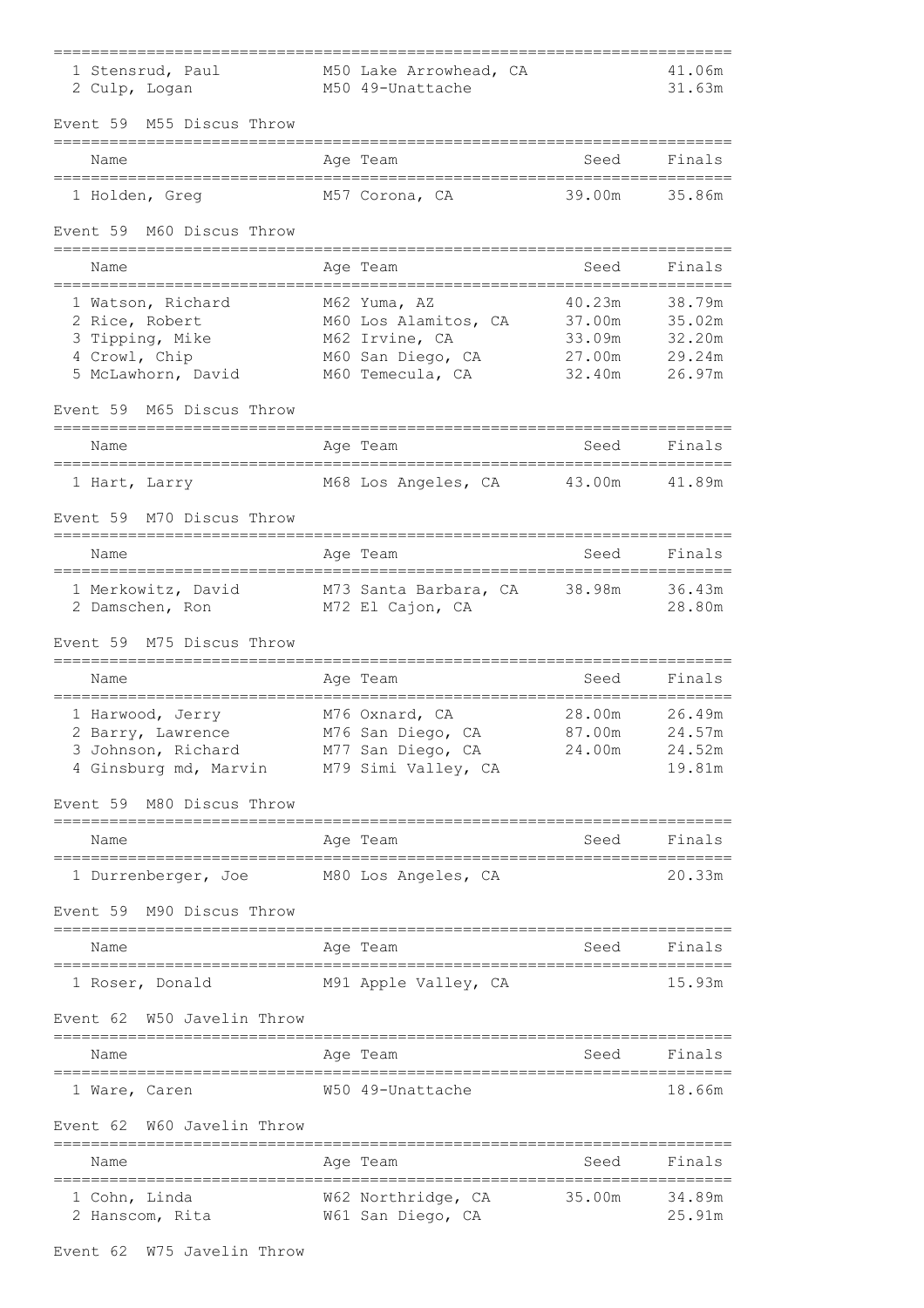| Name                                                                                             | Age Team                                                                                        | Seed                                           | Finals                                         |
|--------------------------------------------------------------------------------------------------|-------------------------------------------------------------------------------------------------|------------------------------------------------|------------------------------------------------|
| 1 Bergen, Kathy                                                                                  | W75 La Canada, CA                                                                               |                                                | 17.79m                                         |
| Event 63<br>M50 Javelin Throw                                                                    |                                                                                                 |                                                |                                                |
| Name                                                                                             | Age Team                                                                                        | Seed                                           | Finals                                         |
| 1 Culp, Logan<br>2 Morrow, Art                                                                   | M50 49-Unattache<br>M50 Palm Desert, CA                                                         |                                                | 33.08m<br>18.59m                               |
| M55 Javelin Throw<br>Event 63                                                                    |                                                                                                 |                                                |                                                |
| Name                                                                                             | Age Team                                                                                        | Seed                                           | Finals                                         |
| 1 Holden, Greq<br>-- Shea, Mike                                                                  | M57 Corona, CA<br>M55 49-Unattache                                                              | 41.00m                                         | 35.65m<br>ND                                   |
| M60 Javelin Throw<br>Event 63                                                                    |                                                                                                 |                                                |                                                |
| Name                                                                                             | Age Team                                                                                        | Seed                                           | Finals                                         |
| 1 Hamel, David<br>2 Warmerdam, Barry<br>3 Watson, Richard<br>4 McLawhorn, David<br>5 Crowl, Chip | M61 Yorba Linda, CA<br>M62 Reedley, CA<br>M62 Yuma, AZ<br>M60 Temecula, CA<br>M60 San Diego, CA | 46.00m<br>40.76m<br>37.97m<br>31.40m<br>27.00m | 46.24m<br>36.96m<br>34.94m<br>28.68m<br>28.60m |
| Event 63<br>M65 Javelin Throw                                                                    |                                                                                                 |                                                |                                                |
| Name                                                                                             | Age Team                                                                                        | Seed                                           | Finals                                         |
| 1 Rook, Ron<br>M70 Javelin Throw<br>Event 63                                                     | M66 Coto De Caza, CA                                                                            |                                                | 31.17m                                         |
| Name                                                                                             | Age Team                                                                                        | Seed                                           | Finals                                         |
| 1 Damschen, Ron<br>2 Merkowitz, David                                                            | M72 El Cajon, CA<br>M73 Santa Barbara, CA 33.05m                                                |                                                | 30.07m<br>29.77m                               |
| M75 Javelin Throw<br>Event 63                                                                    |                                                                                                 |                                                |                                                |
| Name                                                                                             | Age Team                                                                                        | Seed                                           | Finals                                         |
| 1 Barry, Lawrence<br>2 Johnson, Richard<br>3 Harwood, Jerry                                      | M76 San Diego, CA<br>M77 San Diego, CA<br>M76 Oxnard, CA                                        | 28.00m<br>24.00m<br>19.00m                     | 32.74m<br>18.00m<br>16.62m                     |
| M80 Javelin Throw<br>Event 63                                                                    |                                                                                                 |                                                |                                                |
| Name                                                                                             | Age Team                                                                                        | Seed                                           | Finals                                         |
| 1 Durrenberger, Joe                                                                              | M80 Los Angeles, CA                                                                             |                                                | 14.87m                                         |
| M90 Javelin Throw<br>Event 63                                                                    |                                                                                                 |                                                |                                                |
| Name                                                                                             | Age Team                                                                                        | Seed                                           | Finals                                         |
| 1 Roser, Donald                                                                                  | M91 Apple Valley, CA                                                                            |                                                | 17.89m                                         |
| W45 Shot Put<br>Event 64                                                                         |                                                                                                 |                                                |                                                |
| Name                                                                                             | Age Team                                                                                        | Seed                                           | Finals                                         |
| 1 Edgerly, Grace                                                                                 | W48 Culver City, CA                                                                             |                                                | 5.80m                                          |